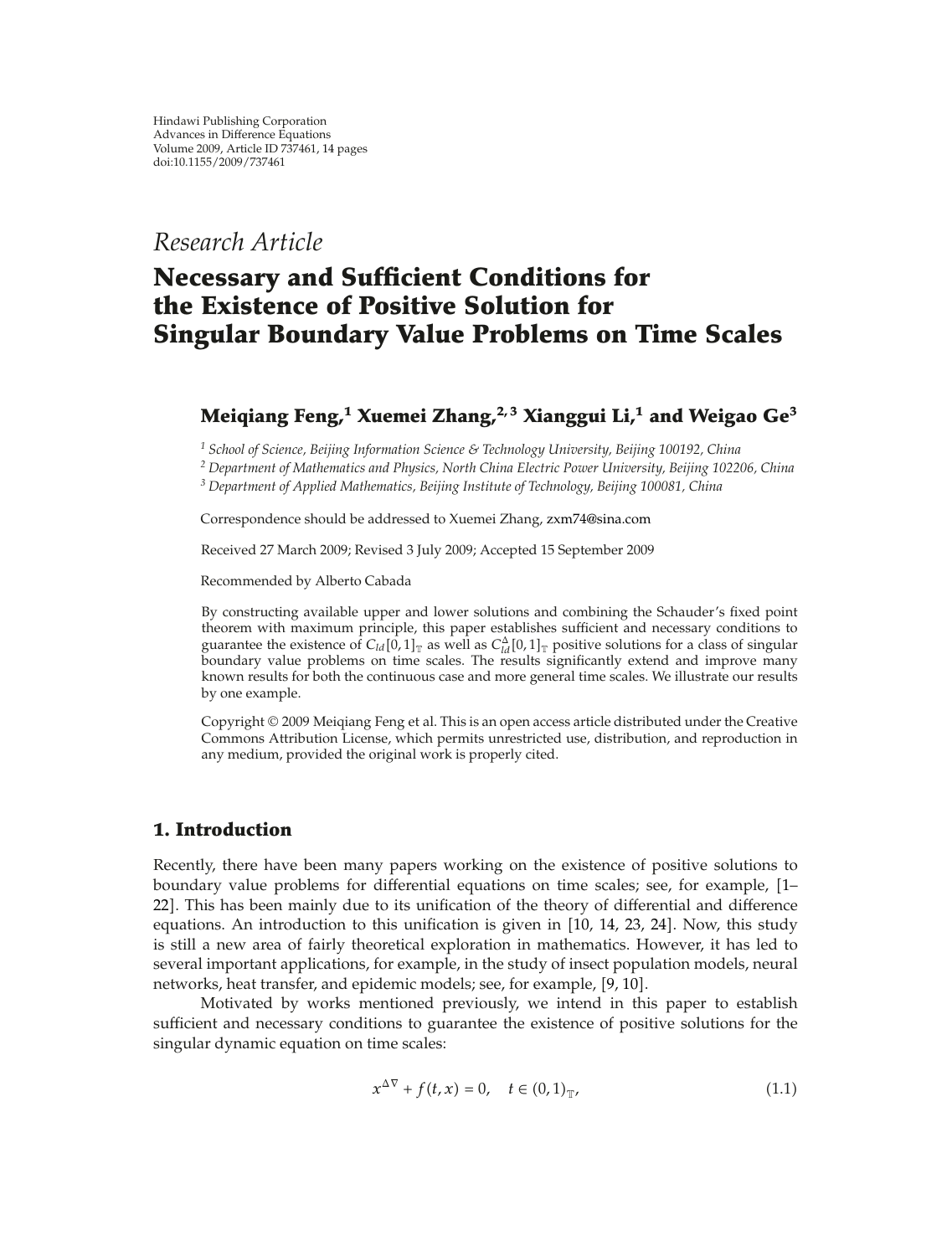subject to one of the following boundary conditions:

$$
x(0) = x(1) = 0,\t(1.2)
$$

or

$$
x(0) = x^{\Delta}(1) = 0,\t(1.3)
$$

where  $\mathbb T$  is a time scale,  $(0,1)_{\mathbb T} = (0,1) \cap \mathbb T$ , where 0 is right dense and 1 is left dense. and  $(H)$   $f : (0,1)_{\mathbb{T}} \times [0,+\infty) \rightarrow [0,+\infty)$  is continuous. Suppose further that  $f(t,x)$  is nonincreasing with respect to *x*, and there exists a function  $g(k) : [0,1] \rightarrow [1,\infty)$  such that

$$
f(t, kx) \le g(k)f(t, x), \quad \forall (t, x) \in (0, 1)_{\mathbb{T}} \times [0, +\infty).
$$
 (1.4)

A necessary and sufficient condition for the existence of  $C_{ld}[0,1]_{\mathbb{T}}$  as well as  $C_{ld}^{\Delta}[0,1]_{\mathbb{T}}$ positive solutions is given by constructing upper and lower solutions and with the maximum principle. The nonlinearity  $f(t, x)$  may be singular at  $t = 0$  and/or  $t = 1$ . By singularity we mean that the functions  $f$  in (1.1) is allowed to be unbounded at the points  $t = 0$  and/or  $t = 1$ . A function  $x(t) \in C_{ld}[0,1]_{\mathbb{T}} \cap C_{ld}^{\Delta \nabla}(0,1)_{\mathbb{T}}$  is called a  $C_{ld}[0,1]_{\mathbb{T}}$  (positive) solution of (1.1) if it satisfies  $(1.1)$   $(x(t) > 0$ , for  $t \in (0,1)$ <sub>T</sub>); if even  $x^{\Delta}(0^+)$ ,  $x^{\Delta}(1^-)$  exist, we call it is a  $C_{ld}^{\Delta}[0,1]$ <sub>T</sub> solution.

To the best of our knowledge, there is very few literature giving sufficient and necessary conditions to guarantee the existence of positive solutions for singular boundary value problem on time scales. So it is interesting and important to discuss these problems. Many difficulties occur when we deal with them. For example, basic tools from calculus such as Fermat's theorem, Rolle's theorem, and the intermediate value theorem may not necessarily hold. So we need to introduce some new tools and methods to investigate the existence of positive solutions for problem  $(1.1)$  with one of the above boundary conditions.

The time scale related notations adopted in this paper can be found, if not explained specifically, in almost all literature related to time scales. The readers who are unfamiliar with this area can consult, for example,  $[6, 11–13, 25, 26]$  for details.

The organization of this paper is as follows. In Section 2, we provide some necessary background. In Section 3, the main results of problem  $(1.1)-(1.2)$  will be stated and proved. In Section 4, the main results of problem  $(1.1)$ – $(1.3)$  will be investigated. Finally, in Section 5, one example is also included to illustrate the main results.

### **2. Preliminaries**

In this section we will introduce several definitions on time scales and give some lemmas which are useful in proving our main results.

*Definition 2.1.* A time scale T is a nonempty closed subset of *R*.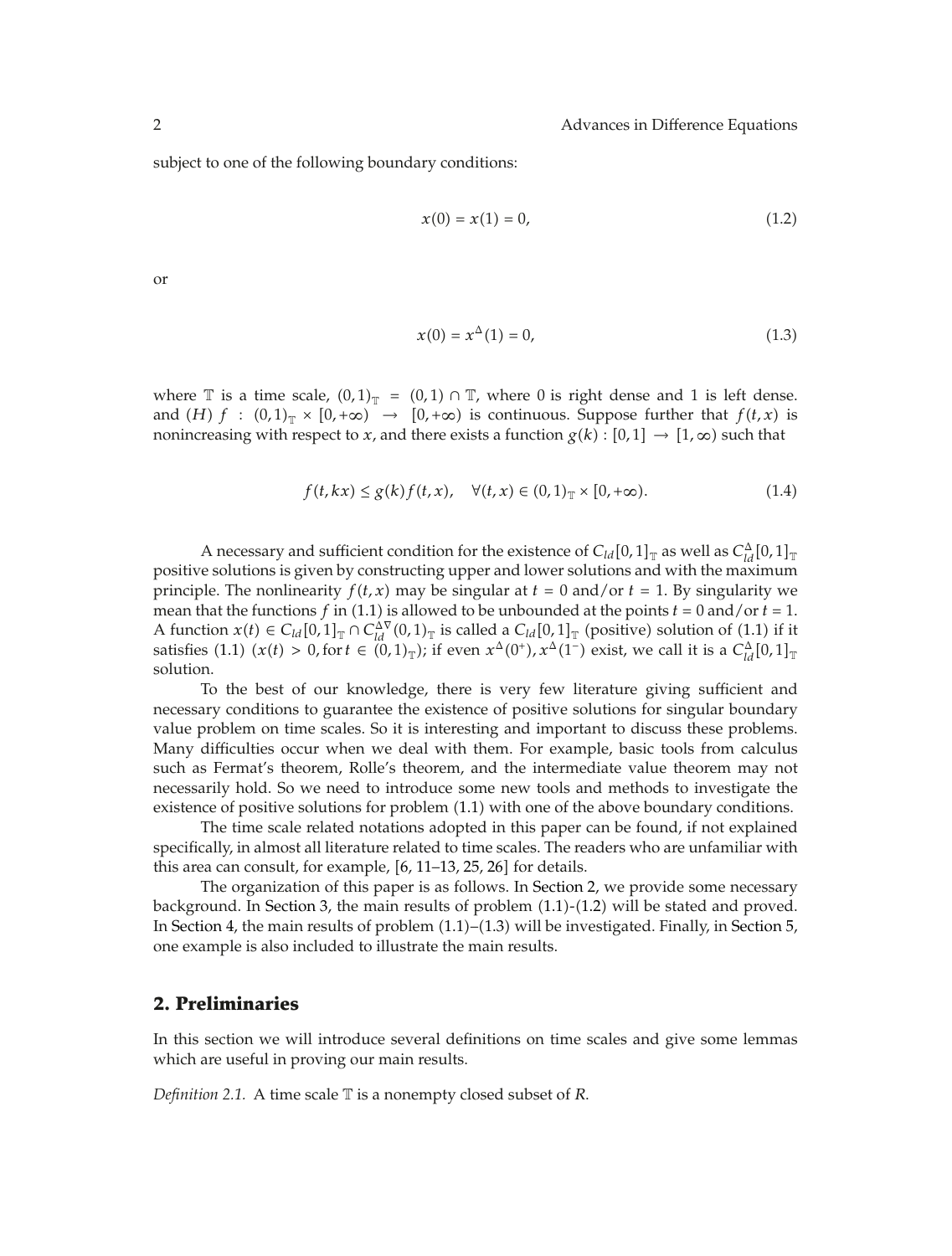*Definition 2.2.* Define the forward (backward) jump operator  $\sigma(t)$  at t for  $t < \sup \mathbb{T}(\rho(t))$  at t for  $t > \inf \mathbb{T}$  by

$$
\sigma(t) = \inf\{\tau > t : \tau \in \mathbb{T}\} \big(\rho(t) = \sup\{\tau < t : \tau \in \mathbb{T}\}\big) \tag{2.1}
$$

for all  $t \in \mathbb{T}$ . We assume throughout that  $\mathbb{T}$  has the topology that it inherits from the standard topology on *R* and say *t* is right scattered, left scattered, right dense and left dense if  $\sigma(t)$  >  $t, \rho(t) < t, \sigma(t) = t$ , and  $\rho(t) = t$ , respectively. Finally, we introduce the sets  $\mathbb{T}^k$  and  $\mathbb{T}_k$  which are derived from the time scale  $\mathbb T$  as follows. If  $\mathbb T$  has a left-scattered maximum  $t_1$ , then  $\mathbb T^k$  =  $\mathbb{T}$  − *t*<sub>1</sub>, otherwise  $\mathbb{T}^k = \mathbb{T}$ . If  $\mathbb{T}$  has a right-scattered minimum *t*<sub>2</sub>, then  $\mathbb{T}_k = \mathbb{T} - t_2$ , otherwise  $\mathbb{T}_k = \mathbb{T}$ .

*Definition 2.3.* Fix  $t \in \mathbb{T}$  and let  $y : \mathbb{T} \to R$ . Define  $y^{\Delta}(t)$  to be the number (if it exists) with the property that given  $\varepsilon > 0$  there is a neighborhood *U* of *t* with

$$
\left| \left[ y(\sigma(t)) - y(s) \right] - y^{\Delta}(t) [\sigma(t) - s] \right| < \varepsilon |\sigma(t) - s| \tag{2.2}
$$

for all  $s \in U$ , where  $\gamma^{\Delta}$  denotes the (delta) derivative of *y* with respect to the first variable, then

$$
g(t) := \int_{a}^{t} \omega(t, \tau) \Delta \tau
$$
 (2.3)

implies

$$
g^{\Delta}(t) = \int_{a}^{t} \omega^{\Delta}(t, \tau) \Delta \tau + \omega(\sigma(t), \tau). \tag{2.4}
$$

*Definition 2.4.* Fix  $t \in \mathbb{T}$  and let  $y : \mathbb{T} \to R$ . Define  $y^{\nabla}(t)$  to be the number (if it exists) with the property that given  $\varepsilon > 0$  there is a neighborhood *U* of *t* with

$$
\left| \left[ y(\rho(t)) - y(s) \right] - y^{\nabla}(t) \left[ \rho(t) - s \right] \right| < \varepsilon \left| \rho(t) - s \right| \tag{2.5}
$$

for all  $s \in U$ . Call  $y^{\nabla}(t)$  the (nabla) derivative of  $y(t)$  at the point *t*.

If  $\mathbb{T} = \mathbb{R}$  then  $f^{\Delta}(t) = f^{\nabla}(t) = f'(t)$ . If  $\mathbb{T} = \mathbb{Z}$  then  $f^{\Delta}(\tilde{t}) = f(t+1) - f(t)$  is the forward difference operator while  $f^V(t) = f(t) - f(t-1)$  is the backward difference operator.

*Definition 2.5.* A function  $f : \mathbb{T} \to R$  is called rd-continuous provided that it is continuous at all right-dense points of  $\mathbb T$  and its left-sided limit exists (finite) at left-dense points of  $\mathbb T$ . We let  $C_{\text{rd}}^0(\mathbb{T})$  denote the set of rd-continuous functions  $f : \mathbb{T} \to R$ .

*Definition 2.6.* A function  $f : \mathbb{T} \to R$  is called *ld*-continuous provided that it is continuous at all left-dense points of  $\mathbb T$  and its right-sided limit exists (finite) at right-dense points of  $\mathbb T$ . We let  $C_{ld}(\mathbb{T})$  denote the set of *ld*-continuous functions  $f : \mathbb{T} \to R$ .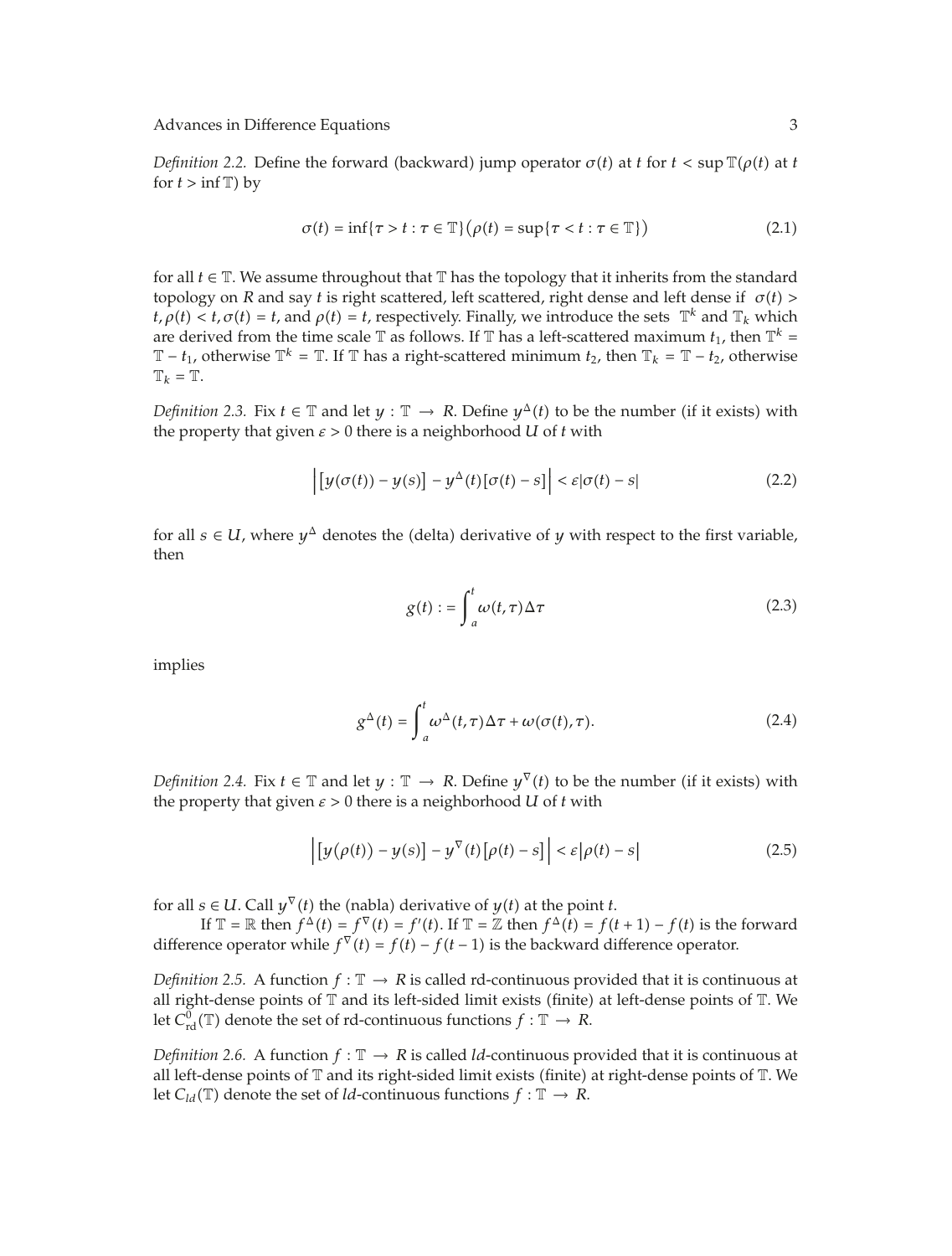*Definition 2.7.* A function  $F: \mathbb{T}^k \to R$  is called a delta-antiderivative of  $f: \mathbb{T}^k \to R$  provided that  $F^{\Delta}(t) = f(t)$  holds for all  $t \in \mathbb{T}^{k}$ . In this case we define the delta integral of *f* by

$$
\int_{a}^{t} f(s) \Delta s = F(t) - F(a), \qquad (2.6)
$$

for all  $a, t \in \mathbb{T}$ .

*Definition 2.8.* A function  $\Phi : \mathbb{T}_k \to R$  is called a nabla-antiderivative of  $f : \mathbb{T}_k \to R$  provided that  $\Phi^{\nabla}(t) = f(t)$  holds for all  $t \in \mathbb{T}_k$ . In this case we define the delta integral of *f* by

$$
\int_{a}^{t} f(s)\nabla s = \Phi(t) - \Phi(a)
$$
\n(2.7)

for all  $a, t \in \mathbb{T}$ .

Throughout this paper, we assume that  $\mathbb T$  is a closed subset of  $R$  with  $0, 1 \in \mathbb T$ . Let  $E = C_{ld}[0,1]_{\mathbb{T}}$ , equipped with the norm

$$
||x|| := \sup_{t \in [0,1]_{\mathbb{T}}} |x(t)|. \tag{2.8}
$$

It is clear that *E* is a real Banach space with the norm.

**Lemma 2.9** (Maximum Principle). Let  $a, b \in [0,1]$  *and*  $a < b$ . If  $x \in C_{ld}[0,1]$   $\cap C_{\text{Id}}^{\text{AV}}(0,1)$   $\cap$  $x(a) \ge 0, x(b) \ge 0$ , and  $x^{\Delta \nabla}(t) \le 0, t \in (a, b)$ <sub>T</sub>. Then  $x(t) \ge 0, t \in [a, b]$ <sub>T</sub>.

### **3. Existence of Positive Solution to**  $(1.1)$ - $(1.2)$

In this section, by constructing upper and lower solutions and with the maximum principle Lemma 2.9, we impose the growth conditions on *f* which allow us to establish necessary and sufficient condition for the existence of  $(1.1)$ - $(1.2)$ .

We know that

$$
G(t,s) = \begin{cases} s(1-t), & \text{if } 0 \le s \le t \le 1, \\ t(1-s), & \text{if } 0 \le t \le s \le 1 \end{cases}
$$
 (3.1)

is the Green's function of corresponding homogeneous BVP of  $(1.1)$ - $(1.2)$ .

We can prove that  $G(t, s)$  has the following properties.

**Proposition 3.1.** *For*  $(t, s) \in [0, 1]_{\mathbb{T}} \times [0, 1]_{\mathbb{T}}$ *, one has* 

$$
G(t,s) \ge 0,
$$
  
\n
$$
e(t)e(s) \le G(t,s) \le G(t,t) = t(1-t) = e(t).
$$
\n(3.2)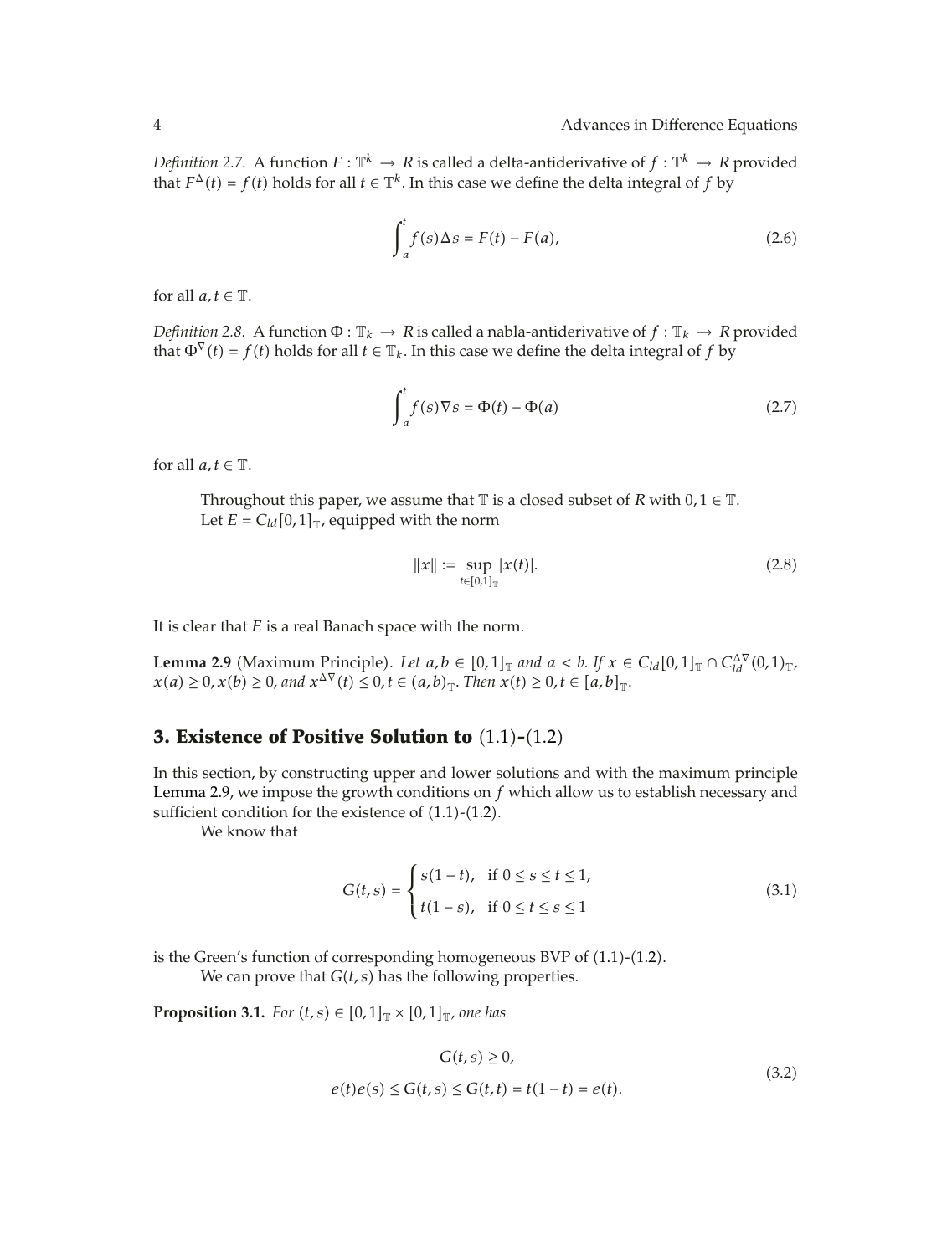To obtain positive solutions of problem  $(1.1)-(1.2)$ , the following results of Lemma 3.2 are fundamental.

**Lemma 3.2.** Assume that (H) holds. If  $\int_0^{t_0} \nabla s \int_0^s f(s, \overline{u}) \Delta t$  and  $\int_0^{t_0} \Delta t \int_t^{t_0} f(s, \overline{u}) \nabla s$  exist and are finite, *then one has*

$$
\int_0^{t_0} \nabla s \int_0^s f(s, \overline{u}) \Delta t = \int_0^{t_0} \Delta t \int_t^{t_0} f(s, \overline{u}) \nabla s. \tag{3.3}
$$

*Proof.* Without loss of generality, we suppose that there is only one right-scattered point  $t_1$  ∈  $[0,1]$ <sub>T</sub>. Then we have

$$
\int_{0}^{t_{0}} \nabla s \int_{0}^{s} f(s, \overline{u}) \Delta t = \int_{0}^{t_{1}} \nabla s \int_{0}^{s} f(s, \overline{u}) \Delta t + \int_{\sigma(t_{1})}^{t_{0}} \nabla s \int_{0}^{s} f(s, \overline{u}) \Delta t + \int_{t_{1}}^{\sigma(t_{1})} \nabla s \int_{0}^{s} f(s, \overline{u}) \Delta t
$$
\n
$$
= \int_{0}^{t_{1}} \Delta t \int_{t_{1}}^{t_{1}} f(s, \overline{u}) \nabla s + \int_{0}^{\sigma(t_{1})} \Delta t \int_{\sigma(t_{1})}^{t_{0}} f(s, \overline{u}) \nabla s
$$
\n
$$
+ \int_{\sigma(t_{1})}^{t_{0}} \Delta t \int_{t_{1}}^{t_{0}} f(s, \overline{u}) \nabla s + \mu(t_{1}) f(\sigma(t_{1}), \overline{u}) \sigma(t_{1})
$$
\n
$$
= \int_{0}^{t_{1}} \Delta t \int_{t_{1}}^{t_{1}} f(s, \overline{u}) \nabla s + \int_{\sigma(t_{1})}^{t_{0}} \Delta t \int_{t_{1}}^{t_{0}} f(s, \overline{u}) \nabla s + \sigma(t_{1}) \int_{\sigma(t_{1})}^{t_{0}} f(s, \overline{u}) \nabla s
$$
\n
$$
+ \mu(t_{1}) f(\sigma(t_{1}), \overline{u}) \sigma(t_{1}),
$$
\n
$$
\int_{0}^{t_{0}} \Delta t \int_{0}^{s} f(s, \overline{u}) \nabla s = \int_{0}^{t_{1}} \Delta t \int_{t_{1}}^{t_{1}} f(s, \overline{u}) \nabla s + \int_{t_{1}}^{t_{1}} \Delta t \int_{t_{1}}^{t_{0}} f(s, \overline{u}) \nabla s + \mu(t_{1}) \int_{t_{1}}^{t_{0}} f(s, \overline{u}) \nabla s
$$
\n
$$
= \int_{0}^{t_{1}} \Delta t \int_{t_{1}}^{t_{1}} f(s, \overline{u}) \nabla s
$$
\n
$$
= \int_{0}^{t_{1}} \Delta t \int_{t_{1}}^{t_{1}} f(s, \overline{u}) \nabla s + (t_{
$$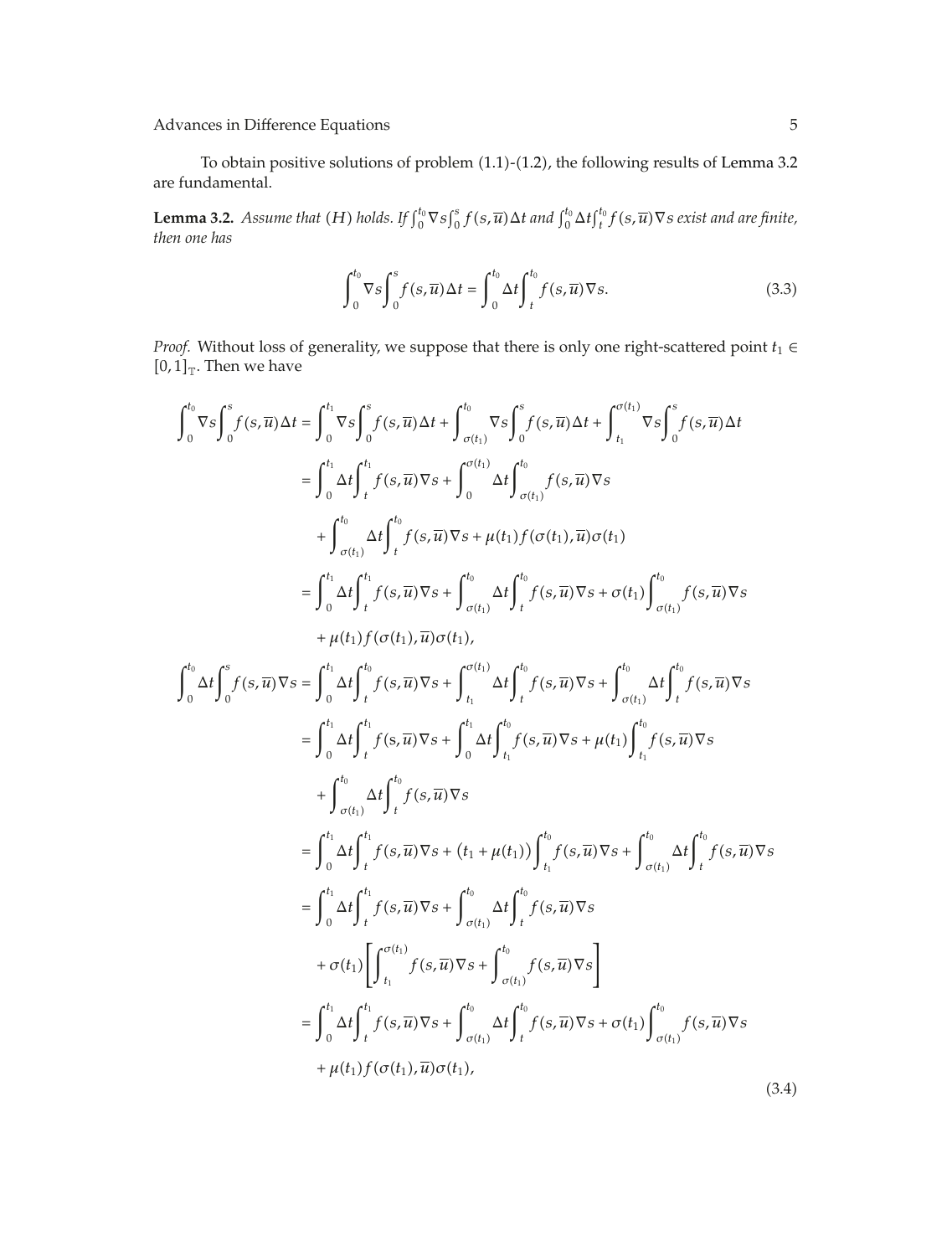$\Box$ 

that is,

$$
\int_0^{t_0} \Delta t \int_0^s f(s, \overline{u}) \nabla s = \int_0^{t_0} \Delta t \int_0^s f(s, \overline{u}) \nabla s. \tag{3.5}
$$

Similarly, we can prove

$$
\int_{\sigma(t_0)}^1 \nabla s \int_s^1 f(s, \overline{u}) \Delta t = \int_{\sigma(t_0)}^1 \Delta t \int_{\sigma(t_0)}^t f(s, \overline{u}) \nabla s. \tag{3.6}
$$

The proof is complete.

**Theorem 3.3.** *Suppose that* (*H*) *holds. Then problem* (1.1)-(1.2) *has a*  $C_{ld}[0,1]$ <sub>T</sub> positive solution if *and only if the following integral condition holds:*

$$
0 < \int_0^1 e(s)f(s,1)\nabla s < +\infty. \tag{3.7}
$$

*Proof. (1) Necessity*

By *(H)*, there exists  $g(k) : [0,1] \rightarrow [1,\infty)$  such that  $f(t, kx) \leq g(k)f(t, x)$ . Without loss of generality, we assume that  $g(k)$  is nonincreasing on [0,1] with  $g(1) \geq 1$ .

Suppose that  $u$  is a positive solution of problem  $(1.1)-(1.2)$ , then

$$
u^{\Delta \nabla}(t) = -f(t, u(t)) \le 0,
$$
\n(3.8)

which implies that  $u$  is concave on  $[0,1]$ <sub>T</sub>. Combining this with the boundary conditions, we have  $u^{\Delta}(0) > 0$ ,  $u^{\Delta}(1) < 0$ . Therefore  $u^{\Delta}(0)u^{\Delta}(1) < 0$ . So by [10, Theorem 1.115], there exists  $t_0 \in (0,1)$ <sub>T</sub> satisfying  $u^{\Delta}(t_0) = 0$  or  $u^{\Delta}(t_0)u^{\Delta}(\sigma(t_0)) \le 0$ . And  $u^{\Delta}(t) > 0$  for  $t \in (0,t_0)$ ,  $u^{\Delta}(t) < 0$ , for  $t \in (\sigma(t_0), 1)$ . Denote  $\overline{u} = \max\{u(t_0), u(\sigma(t_0))\}$ , then  $\overline{u} = \max_{t \in [0,1]_{\mathbb{T}}} u(t)$ .

First we prove  $0 < \int_0^1 e(s) f(s, 1) \nabla s$ .

By  $(H)$ , for any fixed  $u, v > 0$ , we have

$$
f(t, u) = f\left(t, \frac{u}{v}v\right) \le g\left(\frac{u}{v}\right) f(t, v), \quad u \le v. \tag{3.9}
$$

It follows that

$$
f(t, u) \le g\left(\frac{2u}{u + v + |u - v|}\right) f(t, v) \quad \forall u, v \in R^+ = [0, +\infty).
$$
 (3.10)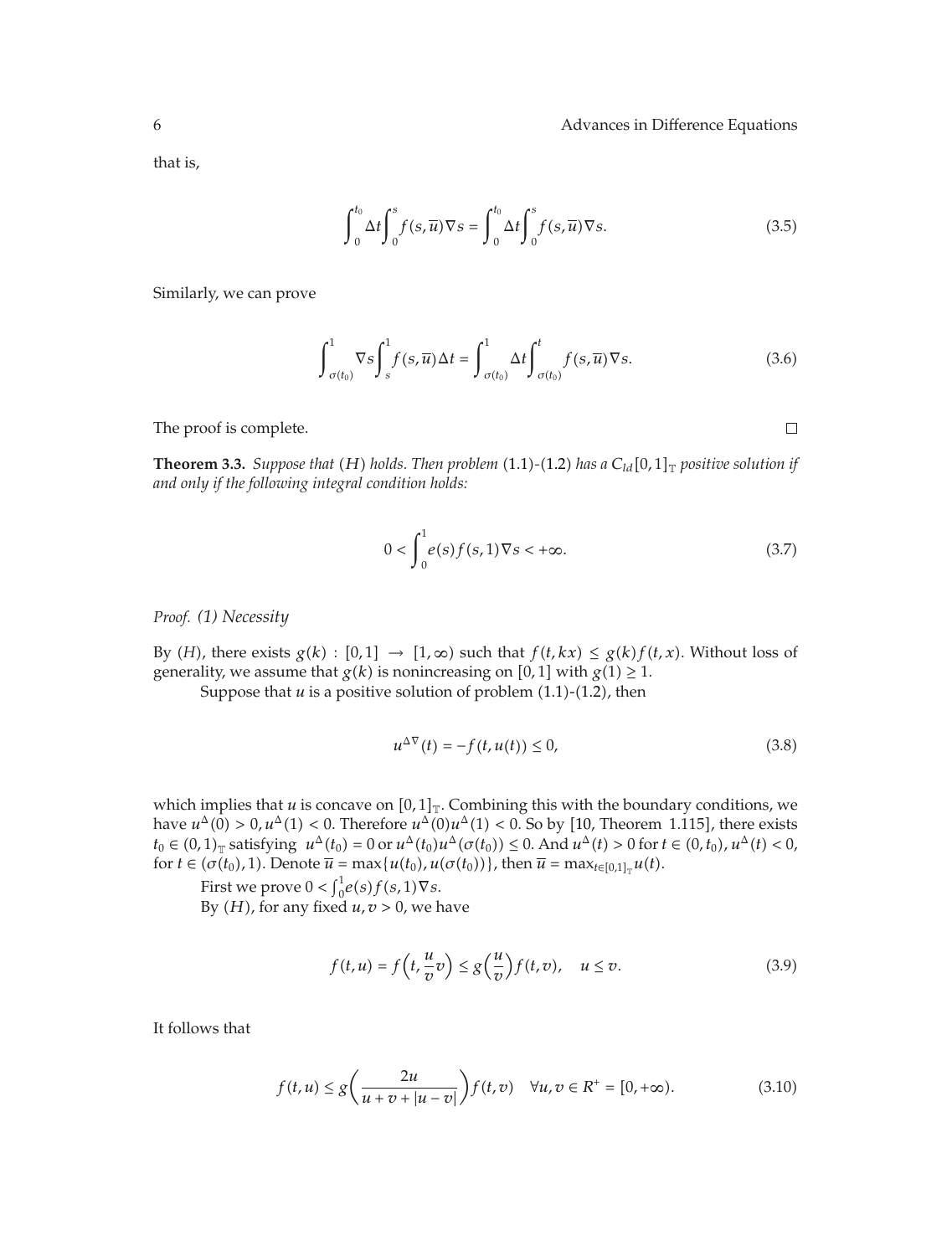If  $f(t, 1) \equiv 0$ , then we have by (3.10)

$$
0 \le f(t, u) \le g\left(\frac{2u}{u + 1 + |u - 1|}\right) f(t, 1) \quad \forall t \in (0, 1)_{\mathbb{T}}.\tag{3.11}
$$

This means  $f(t, u(t)) \equiv 0$ , then  $u(t) \equiv 0$ , which is a contradiction with  $u(t)$  being positive solution. Thus *f(t,* 1*)*  $\neq$  0*,* then  $0 < \int_0^1 e(s) f(s, 1) \nabla s$ .

Second, we prove  $\int_0^1 e(s) f(s, 1) \nabla s < +\infty$ . If  $u^{\Delta}(t_0) = 0$ , then

$$
\int_{t}^{t_{0}} f(s, u(s)) \nabla s = -\int_{t}^{t_{0}} u^{\Delta \nabla}(s) \nabla s = -u^{\Delta}(t_{0}) + u^{\Delta}(t) = u^{\Delta}(t) \quad \text{for } t \in (0, t_{0})
$$
\n
$$
\int_{t_{0}}^{t} f(s, u(s)) \nabla s = -\int_{t_{0}}^{t} u^{\Delta \nabla}(s) \nabla s = -u^{\Delta}(t) + u^{\Delta}(t_{0}) = -u^{\Delta}(t) \quad \text{for } t \in (t_{0}, 1).
$$
\n(3.12)

If  $u^{\Delta}(t_0)u^{\Delta}(\sigma(t_0)) < 0$ , then  $u^{\Delta}(t_0) > 0$ ,  $u^{\Delta}(\sigma(t_0)) < 0$ , and

$$
\int_{t}^{t_{0}} f(s, u(s)) \nabla s = -\int_{t}^{t_{0}} u^{\Delta} \nabla(s) \nabla s = -u^{\Delta}(t_{0}) + u^{\Delta}(t) \le u^{\Delta}(t) \quad \text{for } t \in (0, t_{0})
$$
\n
$$
\int_{\sigma(t_{0})}^{t} f(s, u(s)) \nabla s = -\int_{\sigma(t_{0})}^{t} u^{\Delta} \nabla(s) \nabla s = -u^{\Delta}(t) + u^{\Delta}(\sigma(t_{0})) \le -u^{\Delta}(t) \quad \text{for } t \in (\sigma(t_{0}), 1).
$$
\n(3.13)

It follows that

$$
\int_{t}^{t_{0}} f(s,\overline{u}) \nabla s \leq \int_{t}^{t_{0}} f(s,u(s)) \nabla s \leq u^{\Delta}(t) \quad \text{for } t \in (0,t_{0})
$$
\n
$$
\int_{\sigma(t_{0})}^{t} f(s,\overline{u}) \nabla s \leq \int_{\sigma(t_{0})}^{t} f(s,u(s)) \nabla s \leq -u^{\Delta}(t) \quad \text{for } t \in (\sigma(t_{0}),1).
$$
\n(3.14)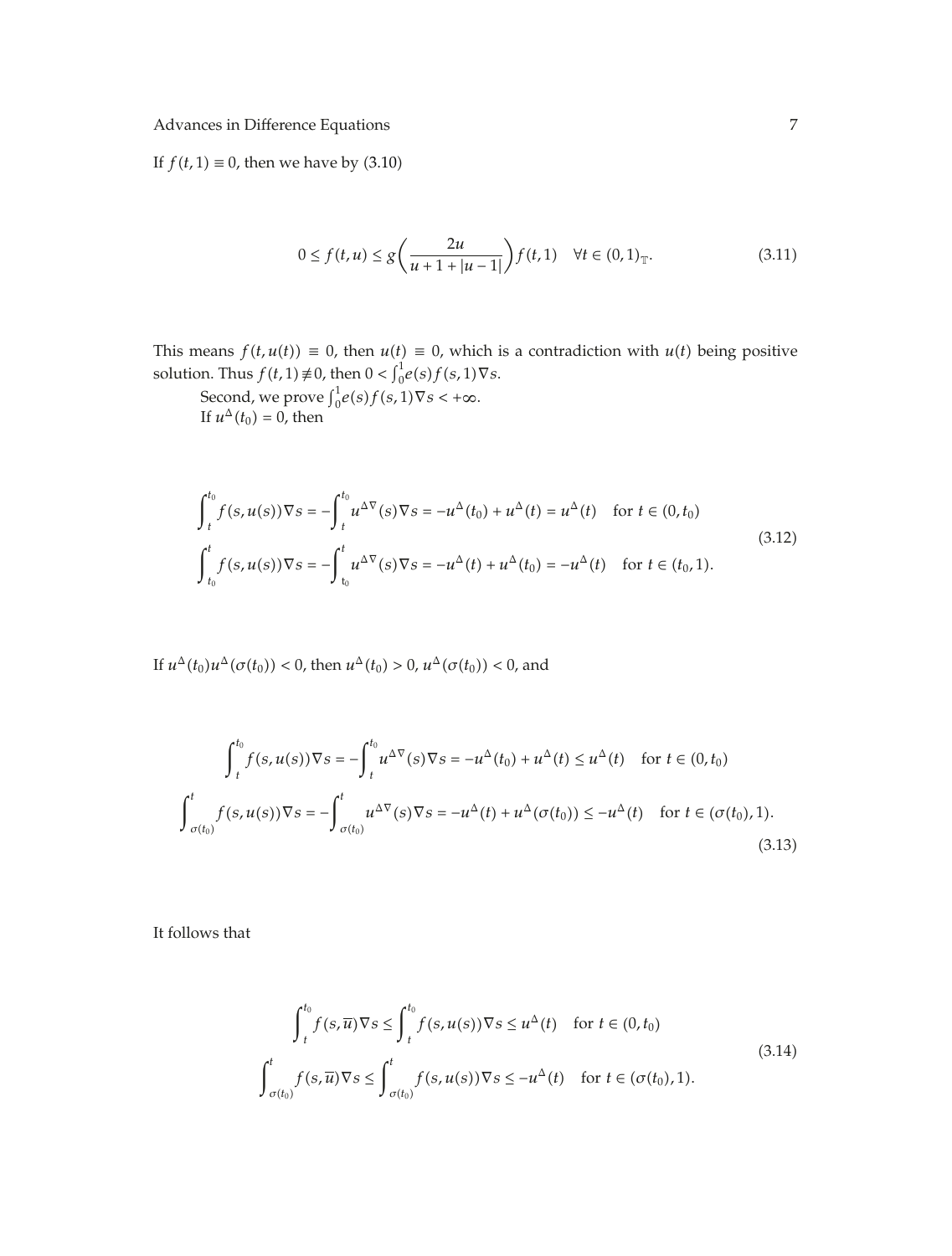By  $(3.14)$  we have

$$
\int_{0}^{t_{0}} sf(s,\overline{u}) \nabla s = \int_{0}^{t_{0}} \nabla s \int_{0}^{s} f(s,\overline{u}) \Delta t
$$
\n
$$
= \int_{0}^{t_{0}} \Delta t \int_{t}^{t_{0}} f(s,\overline{u}) \nabla s
$$
\n
$$
\leq \int_{0}^{t_{0}} u^{\Delta}(t) \Delta t
$$
\n
$$
= u(t_{0}) - u(0)
$$
\n
$$
= u(t_{0}) < +\infty,
$$
\n
$$
\int_{\sigma(t_{0})}^{1} (1-s) f(s, \overline{u}) \nabla s = \int_{\sigma(t_{0})}^{1} \nabla s \int_{s}^{1} f(s, \overline{u}) \Delta t
$$
\n
$$
= \int_{\sigma(t_{0})}^{1} \Delta t \int_{\sigma(t_{0})}^{t} f(s, \overline{u}) \nabla s
$$
\n
$$
\leq - \int_{\sigma(t_{0})}^{1} u^{\Delta}(t) \Delta t
$$
\n
$$
= u(\sigma(t_{0})) - u(1)
$$
\n
$$
= u(\sigma(t_{0})) < +\infty.
$$
\n(3.16)

Combining this with  $(3.10)$  we obtain

$$
\int_0^{t_0} s f(s, 1) \nabla s \le \int_0^{t_0} s g\left(\frac{2}{1 + \overline{u} + |1 - \overline{u}|}\right) f(s, \overline{u}) \nabla s
$$
\n
$$
= g\left(\frac{2}{1 + \overline{u} + |1 - \overline{u}|}\right) \int_0^{t_0} s f(s, \overline{u}) \nabla s < +\infty.
$$
\n(3.17)

Similarly

$$
\int_{\sigma(t_0)}^1 (1-s)f(s,1)\nabla s < +\infty.
$$
\n(3.18)

Then we can obtain

$$
0 < \int_0^1 e(s)f(s,1)\nabla s < +\infty. \tag{3.19}
$$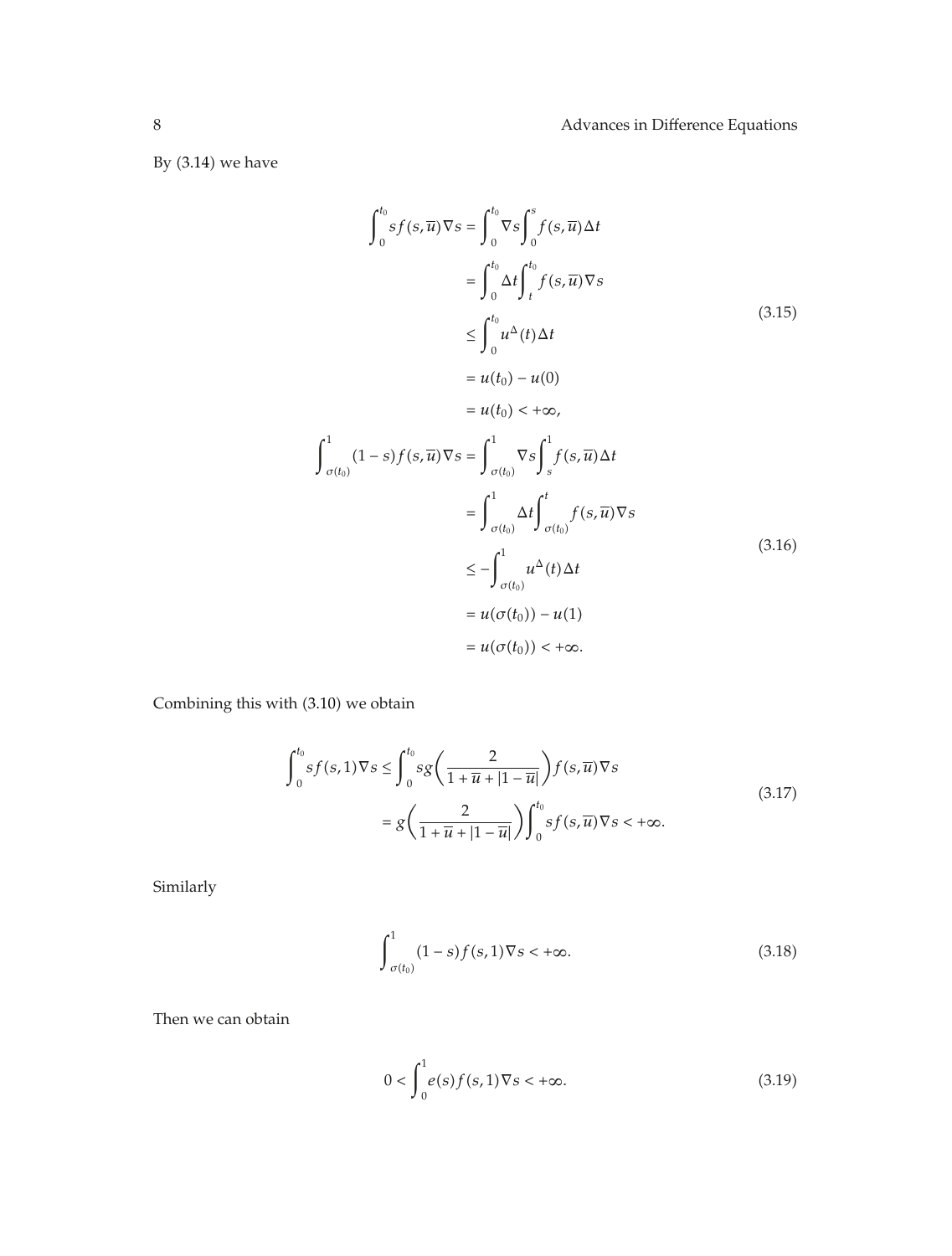*(2) Sufficiency*

Let

$$
a(t) = \int_0^1 G(t,s)f(s,1)\nabla s, b(t) = \int_0^1 G(t,s)f(s,e(s))\nabla s.
$$
 (3.20)

Then

$$
e(t)\int_{0}^{1} e(s)f(s,1)\nabla s \le a(t) \le b(t) \le \int_{0}^{1} e(s)f(s,e(s))\nabla s,
$$
  
\n
$$
a^{\Delta \nabla}(t) = -f(t,1), \qquad b^{\Delta \nabla}(t) = -f(t,e(t)).
$$
\n(3.21)

Let

$$
k_1 = \int_0^1 e(s)f(s,1)\nabla s, \quad l = \min\left\{1, k_1^{-1}\right\}, \quad L = \max\left\{1, k_1^{-1}\right\}, \quad k_2 = \int_0^1 e(s)f(s,e(s))\nabla s,
$$
\n(3.22)

then  $l \leq 1, L \geq 1$ . Let  $H(t) = la(t)$ ,  $Q(t) = Lb(t)$ , then

$$
la(t) \le l \int_0^1 e(s) f(s, 1) \nabla s \le 1, \quad Lk_1 e(t) \le Lb(t) \le Lk_2 \triangleq \rho.
$$
 (3.23)

So, we have

$$
H^{\Delta \nabla}(t) + f(t, H(t)) = f(t, la(t)) - l f(t, 1)
$$
  
\n
$$
\ge f(t, 1) - l f(t, 1) \ge 0,
$$
  
\n
$$
Q^{\Delta \nabla}(t) + f(t, Q(t)) = f(t, Lb(t)) - Lf(t, e(t))
$$
  
\n
$$
\le f(t, Lk_1 e(t)) - Lf(t, e(t))
$$
  
\n
$$
\le f(t, e(t)) - Lf(t, e(t)) \le 0,
$$
  
\n(3.24)

and  $H(0) = H(1) = Q(0) = Q(1) = 0$ . Hence  $H(t), Q(t)$  are lower and upper solutions of problem (1.1)-(1.2), respectively. Obviously  $H(t) > 0$  for  $t \in (0,1)$ <sub>T</sub>.

Now we prove that problem (1.1)-(1.2) has a positive solution  $x^* \in C_{ld}[0,1]_{\mathbb{T}}$  with  $0 < H(t) \leq x^* \leq Q(t).$ 

Define a function

$$
F(t,x) = \begin{cases} f(t, H(t)), & x < H(t), \\ f(t,x), & H(t) \le x \le Q(t), \\ f(t, Q(t)), & x > Q(t). \end{cases}
$$
(3.25)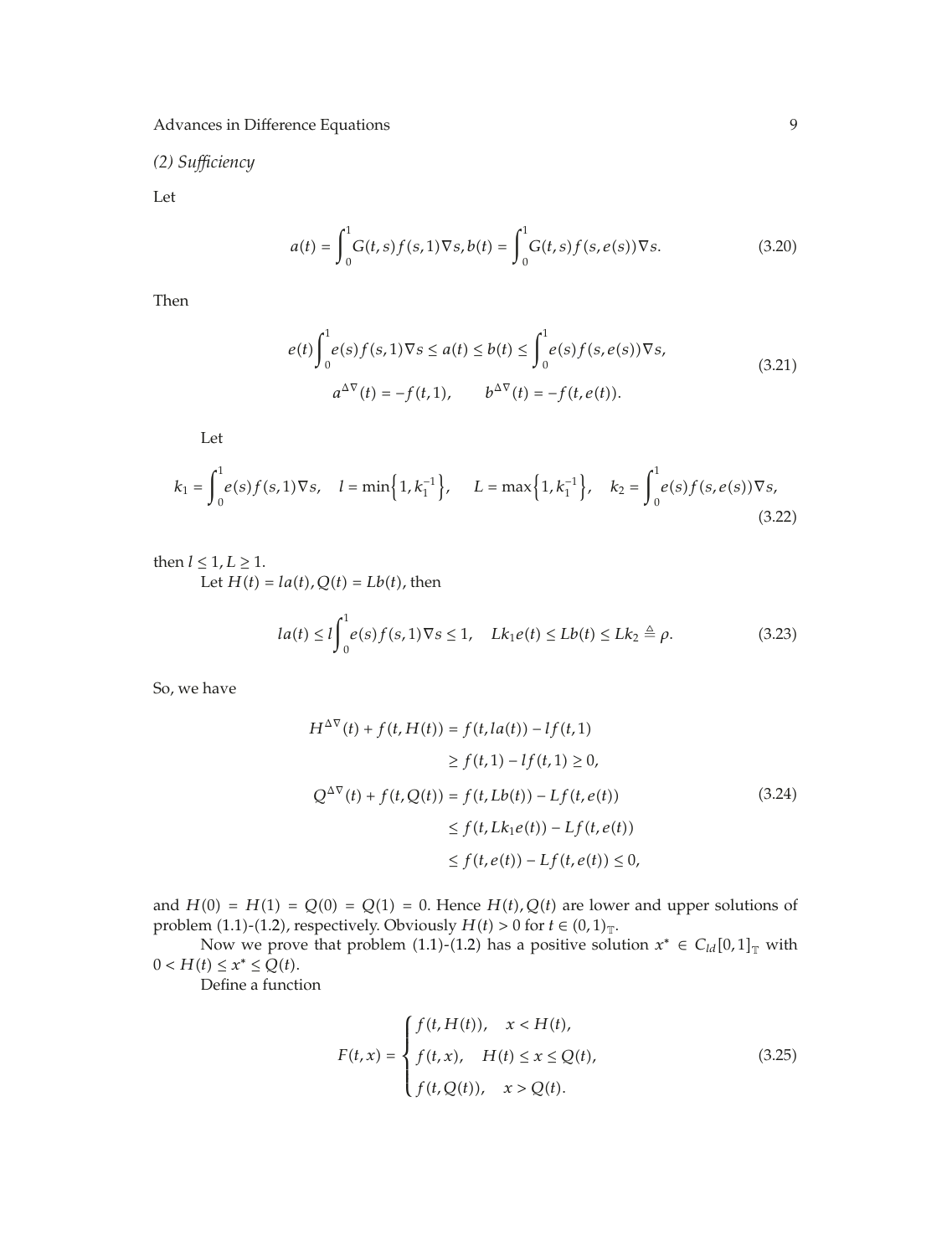Then  $F : (0,1)_{\mathbb{T}} \times R^+ \to R^+$  is continuous. Consider BVP

$$
-x^{\Delta \nabla}(t) = F(t, x),
$$
  
\n
$$
x(0) = x(1) = 0.
$$
\n(3.26)

Define mapping  $A : E \to E$  by

$$
Ax(t) = \int_0^1 G(t,s)F(s,x(s))\nabla s.
$$
\n(3.27)

Then problem (1.1)-(1.2) has a positive solution if and only if *A* has a fixed point  $x^* \in$  $C_{ld}[0,1]_{\text{T}}$  with  $0 < H(t) \leq x^* \leq Q(t)$ .

Obviously *A* is continuous. Let  $D = \{x \mid ||x|| \le \rho^*, x \in E, \rho^* \in R^+\}$ . By (3.7) and (3.16), for all  $x \in D$ , we have

$$
\int_0^1 G(t,s)F(s,x(s))\nabla s \le \int_0^1 G(t,s)f(s,H(s))\nabla s
$$
\n
$$
\le \int_0^1 G(t,s)f(s,0)\nabla s
$$
\n
$$
\le g(0)\int_0^1 G(t,s)f(t,1)\nabla s
$$
\n
$$
\le g(0)\int_0^1 e(s)f(t,1)\nabla s < +\infty.
$$
\n(3.28)

Then  $A(D)$  is bounded. By the continuity of  $G(t, s)$  we can easily found that  $\{Au(t) \mid u(t) \in$ *D*} are equicontinuous. Thus *A* is completely continuous. By Schauder fixed point theorem we found that *A* has at least one fixed point *x*<sup>∗</sup> ∈ *D*.

We prove  $0 < H(t) \le x^* \le Q(t)$ . If there exists  $t_* \in (0,1)$ <sub>T</sub> such that

$$
x^*(t_*) > Q(t_*). \tag{3.29}
$$

Let  $z(t) = Q(t) - x^*$ ,  $c = \inf\{t_1 \mid 0 \le t_1 < t_*, z(t) < 0, \forall t \in (t_1, t_*]\}, d = \sup\{t_2 \mid t_* < t_2 \le 1, z(t) < 1\}$ 0,  $\forall t \in (t_*, t_2]$ } then  $Q(t) < x^*$  for  $t \in (c, d)_T$ . Thus  $F(t, x^*) = f(t, Q(t)), t \in (c, d)_T$ . By (3.24) we  $\text{know that } -z^{\Delta \nabla}(t) = Q^{\Delta \nabla}(t) - x^{\Delta \nabla}(t) \leq 0. \text{ And } z(c) = Q(c) - x^*(c) \geq 0, z(d) = Q(d) - x^*(d) \geq 0.$ By Lemma 2.9 we have  $z(t) \geq 0, t \in [c, d]_{\mathbb{T}}$ , which is a contradiction. Then  $x^* \leq Q(t)$ . Similarly we can prove  $H(t) \leq x^*$ . The proof is complete.

**Theorem 3.4.** *Suppose that* (*H*) *holds. Then problem* (1.1)-(1.2) *has a*  $C_{ld}^{\Delta}[0,1]_{\mathbb{T}}$  *positive solution if and only if the following integral condition holds:*

$$
0 < \int_0^1 f(s, e(s)) \nabla s < +\infty. \tag{3.30}
$$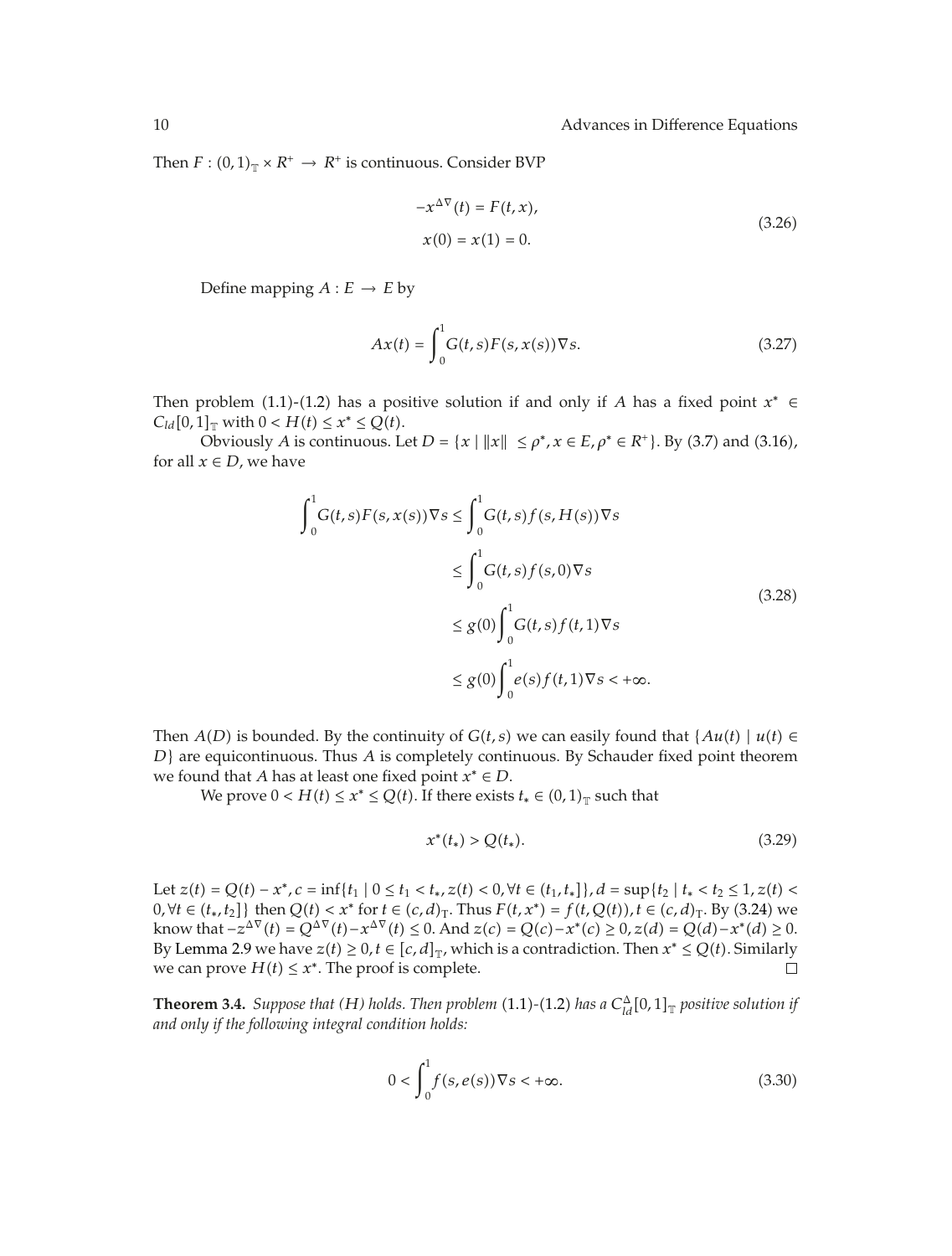*Proof. (1) Necessity*

Let  $u(t) \in C_{\text{ld}}^{\Delta}[0,1]$ <sub>T</sub> be a positive solution of problem (1.1)-(1.2). Then  $u^{\Delta}(t)$  is decreasing on  $[0,1]$ <sub>T</sub>. Hence  $u^{\Delta \nabla}(t)$  is integrable and

$$
\int_0^1 f(t, u(t)) \nabla t = -\int_0^1 u^{\Delta \nabla}(t) \nabla t < +\infty. \tag{3.31}
$$

By simple computation and using [10, Theorem 1.119], we obtain  $\lim_{t\to 0^+} (u(t)/e(t)) >$  $0, \lim_{t \to 1^-} (u(t)/e(t)) > 0$ . So there exist  $M > 1 > m > 0$  such that  $me(t) \leq u(t) \leq Me(t)$ . By  $(H)$  we obtain

$$
g\left(M^{-1}\right)^{-1} f(t, e(t)) \le f(t, Me(t)) \le f(t, u(t)),
$$
  

$$
\int_0^1 f(t, e(t)) \nabla t \le g\left(M^{-1}\right) \int_0^1 f(t, u(t)) \nabla t < \infty.
$$
 (3.32)

By

$$
e(t)f(t,1) \le f(t,e(t)) \le g(e(t))f(t,1),
$$
\n(3.33)

we have $0 < \int_0^1 e(t) f(t, 1) \nabla t \leq \int_0^1 f(t, e(t)) \nabla t < \infty$ .

*(2) Sufficiency*

Let  $r(t) = \int_0^1 G(t,s) f(s, e(s)) \nabla s$ , then

$$
e(t)\int_0^1 G(s,s)f(s,e(s))\nabla s \le r(t) \le \int_0^1 f(s,e(s))\nabla s. \tag{3.34}
$$

Similar to Theorem 3.3, let  $l' = \min\{1, k_2^{-1}\}, L' = \max\{1, k_2^{-1}\}, H(t) = l'a(t), Q(t) = L'r(t)$ , there exists  $\omega^*(t)$  satisfying  $H(t) \leq \omega^*(t) \leq Q(t)$ , and

$$
f(t, \omega^*(t)) \le f(t, H(t)) \le f(t, l'k_2e(t)) \le g(l'k_2)f(t, e(t)),
$$
\n(3.35)

then  $\omega^{*\Delta \nabla}(t)$  is integral and  $\omega^{*\Delta}(1-)$ ,  $\omega^{*\Delta}(0+)$  exist, hence  $\omega^{*}(t)$  is a positive solution in  $C_{\alpha}^{\Delta}[0,1]_{\text{T}}$ . The proof is complete.  $C_{ld}^{\Delta}[0,1]$ <sub>T</sub>. The proof is complete.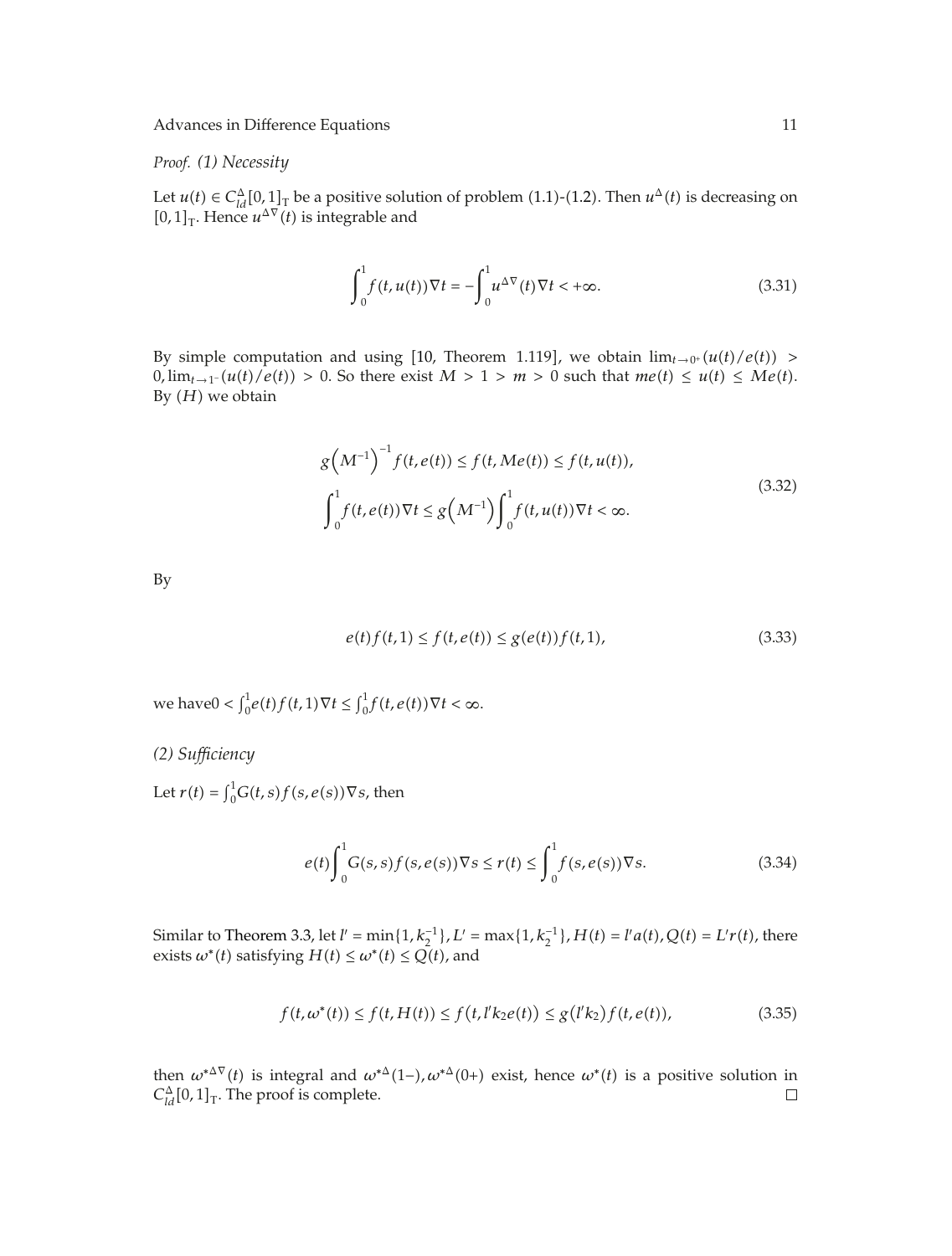## **4. Existence of Positive Solution to**  $(1.1)$ – $(1.3)$

Now we deal with problem  $(1.1)$ – $(1.3)$ . The method is just similar to what we have done in Section 3, so we omit the proof of main result of this section.

Let

$$
G_1(t,s) = \begin{cases} s & \text{if } 0 \le s \le t \le 1, \\ t & \text{if } 0 \le t \le s \le 1. \end{cases}
$$
 (4.1)

be the Green's function of corresponding homogeneous BVP of (1.1)-(1.3).

We can prove that  $G_1(t, s)$  has the following properties. Similar to  $(3.2)$ , we have

$$
G_1(t,s) \ge 0, \quad (t,s) \in [0,1]_{\mathbb{T}} \times [0,1]_{\mathbb{T}},
$$
  
\n
$$
e_1(t)e_1(s) \le G_1(t,s) \le G_1(t,t) = t = e_1(t), \quad (t,s) \in [0,1]_{\mathbb{T}} \times [0,1]_{\mathbb{T}}.
$$
\n
$$
(4.2)
$$

**Theorem 4.1.** *Suppose that* (*H*) *holds, then problem* (1.1)–(1.3) *has a*  $C_{ld}[0,1]$ <sub>T</sub> *positive solution if and only if the following integral condition holds:*

$$
0 < \int_{0}^{1} e_1(s) f(s, 1) \nabla s < +\infty. \tag{4.3}
$$

**Theorem 4.2.** *Suppose that*  $(H)$  *holds, then problem*  $(1.1)$ – $(1.3)$  *has a*  $C_{ld}^{\Delta}[0,1]_{\mathbb{T}}$  *positive solution if and only if the following integral condition holds:*

$$
0 < \int_{0}^{1} f(s, e_1(s)) \nabla s < +\infty. \tag{4.4}
$$

### **5. Example**

To illustrate how our main results can be used in practice we present an example.

*Example 5.1.* We have

$$
-x^{\Delta \nabla}(t) = t^{-1/2} e^{-x}, \quad t \in (0, 1)_{\mathbb{T}},
$$
  

$$
x(0) = x(1) = 0,
$$
 (5.1)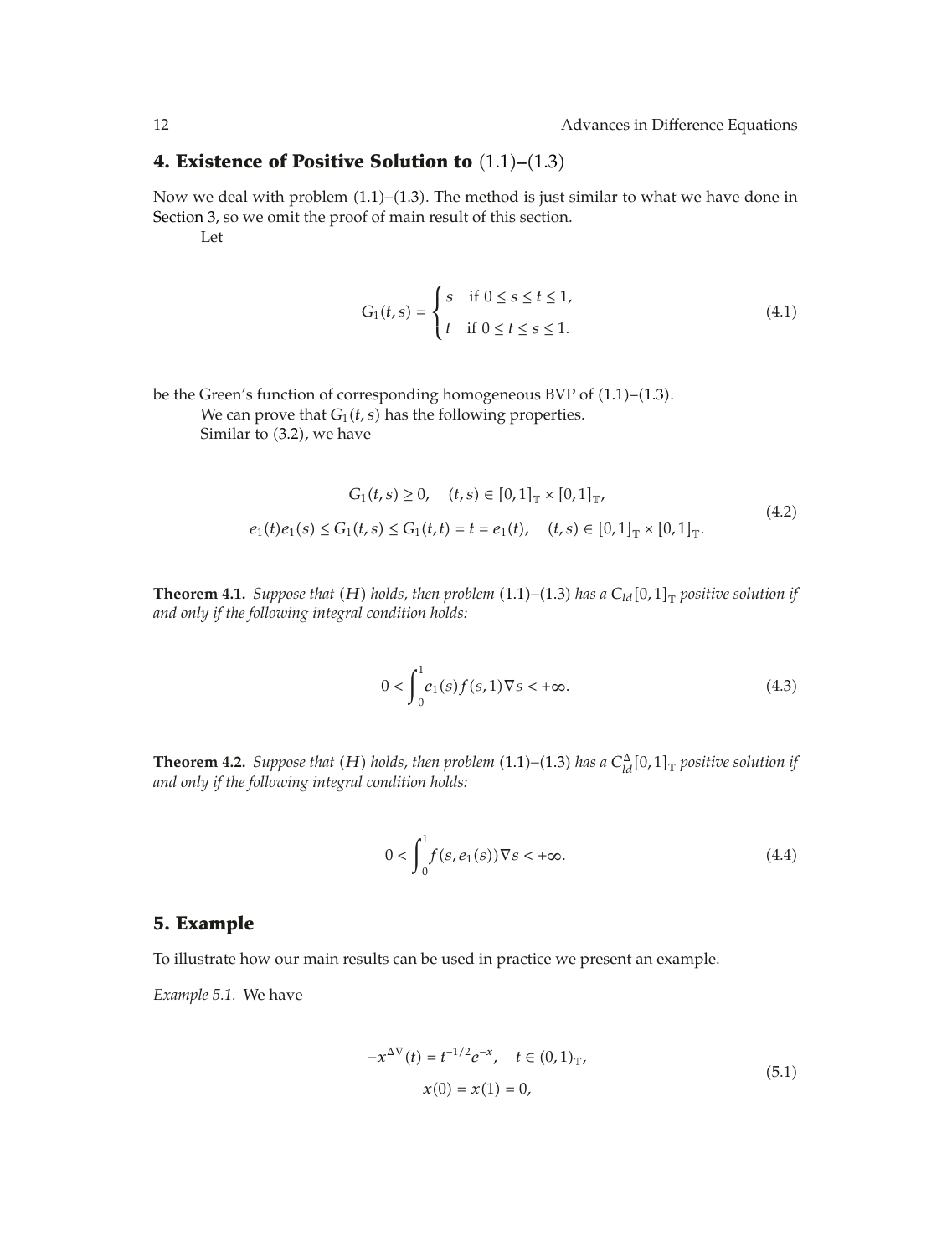where  $f(t, x) = t^{-(1/2)e^{-x}}$ ,  $\mathbb{T} = [0, 1/2) \cup \{1/2, 2/3, 3/4, ..., n/(n + 1), ..., 1\}$ . Select  $g(k)$ *e*(2 − *k*),  $k \in [0, 1]$ , then we have  $f(t, kx) \leq g(k) f(t, x)$ ,  $\forall (t, x) \in (0, 1)$ <sub>T</sub> × [0, +∞). Moreover, we have

$$
0 < \int_0^1 s(1-s)s^{-1/2}e^{-1}\nabla s = e^{-1}\left[\frac{2}{3}\left(\frac{1}{2}\right)^{3/2} + \frac{2}{5}\left(\frac{1}{2}\right)^{5/2} + \sum_{n=1}^\infty \frac{1}{(n+1)^{(7/2)}n^{(1/2)}}\right] \le e^{-1}\left[\sum_{n=1}^\infty \frac{1}{n^4} + \frac{2}{3}\left(\frac{1}{2}\right)^{3/2} + \frac{2}{5}\left(\frac{1}{2}\right)^{5/2}\right] < +\infty. \tag{5.2}
$$

By Theorem 3.3, problem (5.1) has a positive solution in  $C_{ld}[0,1]_{\mathbb{T}}$ .

*Remark 5.2.* Example 5.1 implies that there is a large number of functions that satisfy the conditions of Theorem 3.3. In addition, the conditions of Theorem 3.3 are also easy to check.

### **Acknowledgments**

This work is sponsored by the National Natural Science Foundation of China 10671012, 10671023) and the Scientific Creative Platform Foundation of Beijing Municipal Commission of Education (PXM2008-014224-067420).

### **References**

- 1 D. R. Anderson, "Eigenvalue intervals for a two-point boundary value problem on a measure chain," *Journal of Computational and Applied Mathematics*, vol. 141, no. 1-2, pp. 57–64, 2002.
- [2] R. I. Avery and D. R. Anderson, "Existence of three positive solutions to a second-order boundary value problem on a measure chain," *Journal of Computational and Applied Mathematics*, vol. 141, no. 1-2, pp. 65–73, 2002.
- [3] F. M. Atici and G. Sh. Guseinov, "On Green's functions and positive solutions for boundary value problems on time scales," *Journal of Computational and Applied Mathematics*, vol. 141, no. 1-2, pp. 75–99, 2002.
- 4 D. Anderson, R. Avery, and J. Henderson, "Existence of solutions for a one dimensional *p*-Laplacian on time-scales," *Journal of Difference Equations and Applications*, vol. 10, no. 10, pp. 889–896, 2004.
- [5] M. Bohner and H. Luo, "Singular second-order multipoint dynamic boundary value problems with mixed derivatives," *Advances in Difference Equations*, vol. 2006, Article ID 54989, 15 pages, 2006.
- [6] H. Luo and Q. Ma, "Positive solutions to a generalized second-order three-point boundary-value problem on time scales," *Electronic Journal of Differential Equations*, vol. 2005, no. 17, pp. 1–14, 2005.
- 7 J. Henderson, "Multiple solutions for 2*m*th order Sturm-Liouville boundary value problems on a measure chain," *Journal of Difference Equations and Applications*, vol. 6, no. 4, pp. 417–429, 2000.
- [8] J. Henderson, A. Peterson, and C. C. Tisdell, "On the existence and uniqueness of solutions to boundary value problems on time scales," *Advances in Difference Equations*, vol. 2004, no. 2, pp. 93–109, 2004.
- 9 R. P. Agarwal, M. Bohner, and W.-T. Li, *Nonoscillation and Oscillation: Theory for Functional Differential Equations*, vol. 267 of *Monographs and Textbooks in Pure and Applied Mathematics*, Marcel Dekker, New York, NY, USA, 2004.
- 10 M. Bohner and A. Peterson, *Dynamic Equations on Time Scales. An Introduction with Applications*, Birkhäuser, Boston, Mass, USA, 2001.
- 11 Z. He, "Double positive solutions of three-point boundary value problems for *p*-Laplacian dynamic equations on time scales," *Journal of Computational and Applied Mathematics*, vol. 182, no. 2, pp. 304–315, 2005.